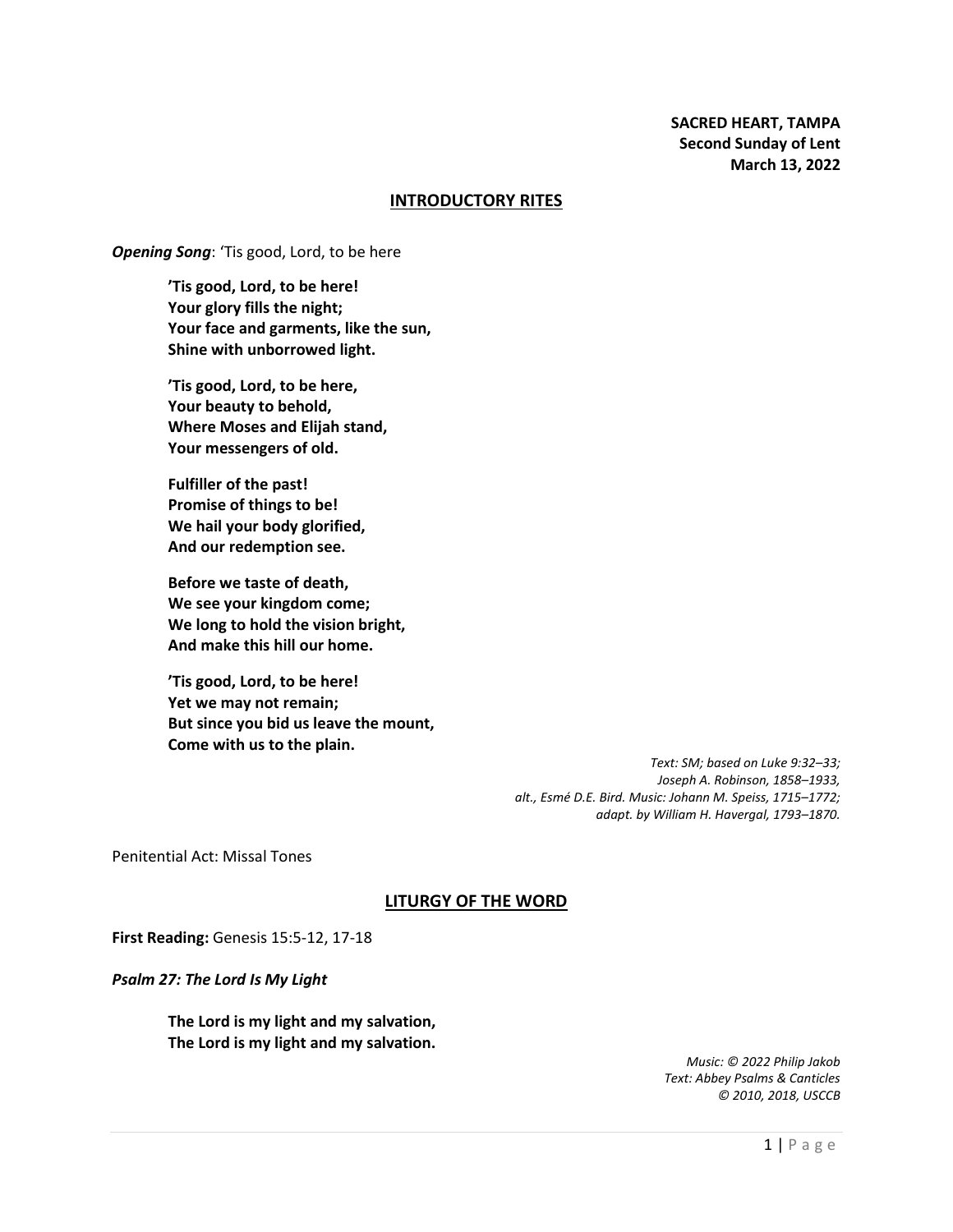**Second Reading:** Philippians 3:17-41

*Gospel Greeting:* Lent Gospel Acclamation

**Praise to you, Lord Jesus Christ, King of endless glory!**

**Gospel:** Luke 9: 28b-36

**Homily**

Dismissal of the Elect

**May the word of God strengthen you. May the word of God nourish you. May the word of God comfort you all your life.** *Music: © 2012 Philip Jakob*

*© 1996, Christopher Walker, OCP*

**Apostle's Creed:**

**I believe in God, the Father almighty, Creator of heaven and earth, and in Jesus Christ, his only Son, our Lord,** *(all bow during the next two lines)* **who was conceived by the Holy Spirit, born of the Virgin Mary, suffered under Pontius Pilate, was crucified, died and was buried; he descended into hell; on the third day he rose again from the dead; he ascended into heaven, and is seated at the right hand of God the Father almighty; from there he will come to judge the living and the dead.**

**I believe in the Holy Spirit, the holy catholic Church, the communion of saints, the forgiveness of sins, the resurrection of the body, and life everlasting. Amen.**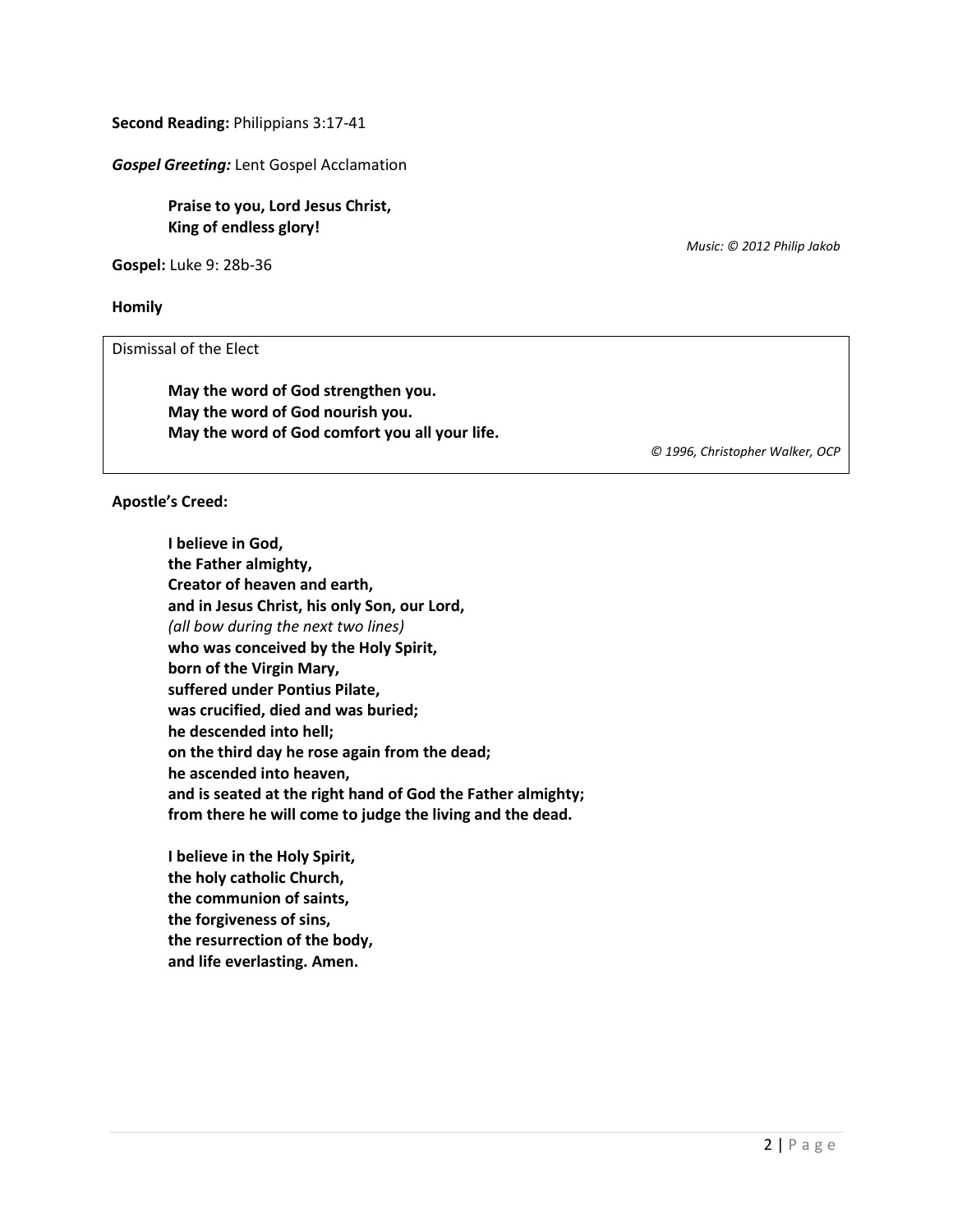## **LITURGY OF THE EUCHARIST**

#### *Preparation of Gifts & Altar*: Transfiguration (Manalo)

**Jesus, on the mountain peak, stands alone in glory blazing. Let us, if we dare to speak, join the saints and angels praising. Praise and glory, praise and glory, praise and glory to our Lord! Let us, if we dare to speak, join the saints and angels praising.**

**Trembling at his feet we saw Moses and Elijah speaking. All the prophets and the law shout through them their joyful greeting: Praise and glory, praise and glory, praise and glory to our Lord! All the prophets and the law shout through them their joyful greeting.**

**Swift the cloud of glory came, God, proclaiming in its thunder, Jesus as the Son by name! Nations, cry aloud in wonder: Praise and glory, praise and glory, praise and glory to our Lord! Jesus as the Son by name: nations, cry aloud in wonder.**

**Jesus is the chosen one, living hope of ev'ry nation, hear and heed him, ev'ryone; sing, with earth and all creation: Praise and glory, praise and glory, praise and glory to our Lord! Hear and heed him, ev'ryone; sing with earth and all creation.**

> *Text: Brian Wren, © 1977, 1995, Hope Publishing Co. All rights reserved. Used with permission Music © 2002, Ricky Manalo, CSP. Published by OCP. All rights reserved.*

*Eucharistic Acclamations:* Missal Tones (plainsong) Holy, Holy – We Proclaim – Amen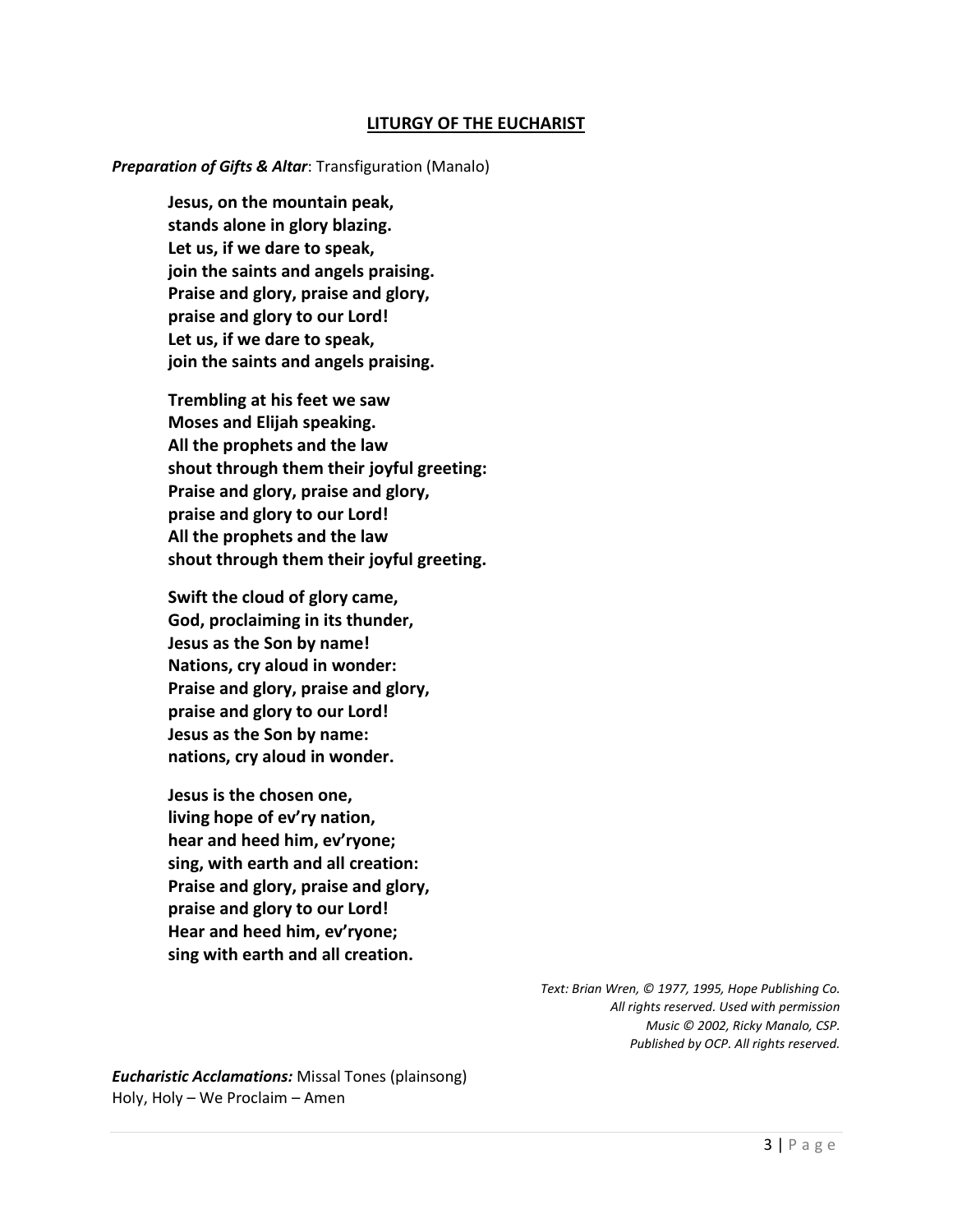# **COMMUNION RITE**

#### **Our Father**

*Lamb of God:* Missal Tones (plainsong)

*Communion Song:* Transfigure us, O Lord (Hurd)

**TRANSFIGURE US, O LORD, TRANSFIGURE US, O LORD. BREAK THE CHAINS THAT BIND US; SPEAK YOUR HEALING WORD, AND WHERE YOU LEAD WE'LL FOLLOW. TRANSFIGURE US, O LORD.**

**Down from heights of glory into the depths below, the love of God self-emptied, the love of God to show. You light the path before us, the way that we must go.**

**Light for those in darkness, the hungry have their fill, glad tidings for the humble, the healing of all ills; in these we glimpse your glory, God's promises fulfilled.**

**Pardon for the sinner, a shepherd for the sheep, a drink of living water for all who thirst and seek, and feasting at your table, the lowly and the least.**

**To the holy city, Jerusalem, you go; your face set toward the ending, the cross to be your throne. Shall we journey with you and share your paschal road?**

> *Text: Based on Matthew 17:1–9; Mark 9:2–10; Luke 9:28b–36 Text and music © 2002, Bob Hurd Published by OCP. All rights reserved.*